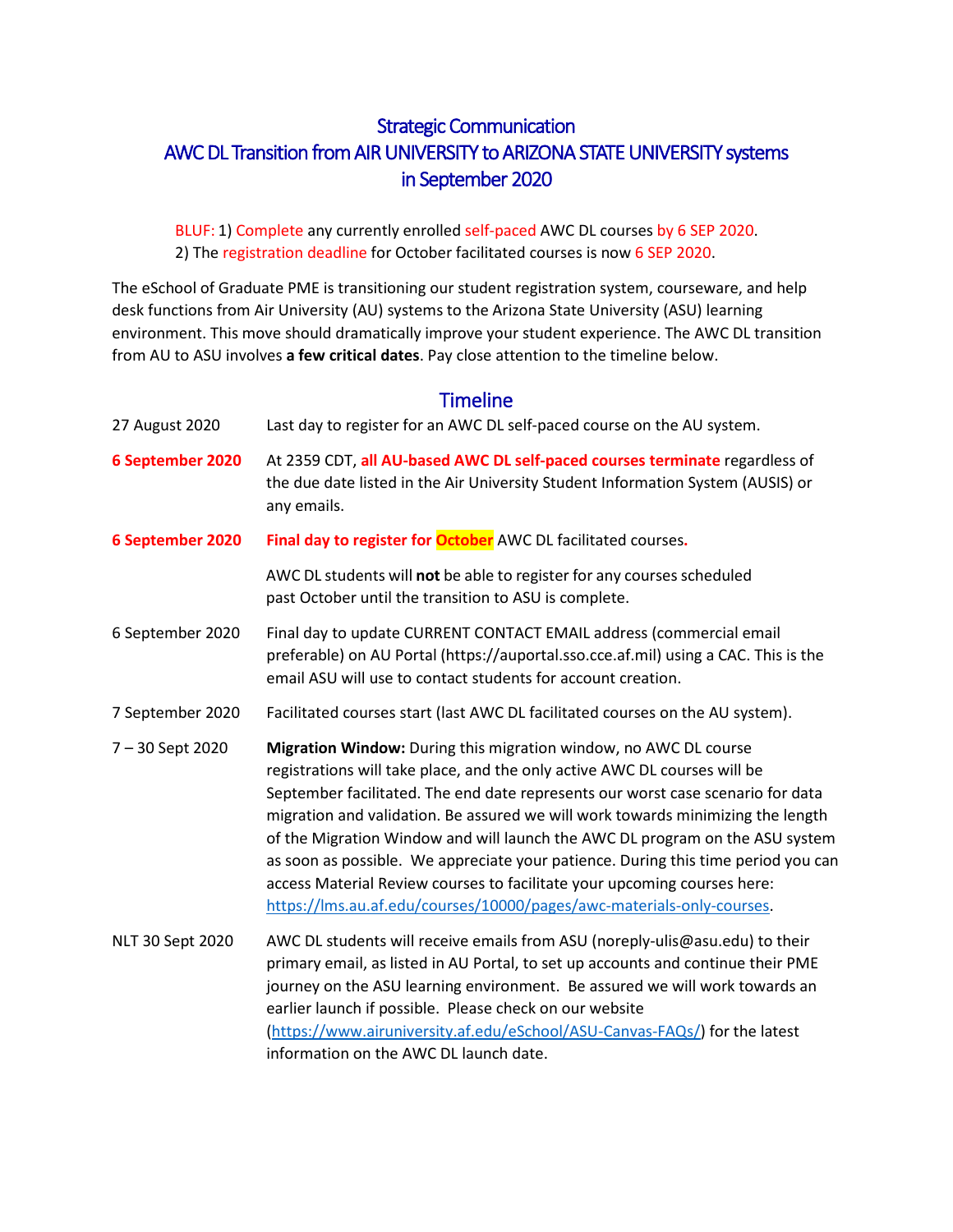If you are under a critical deadline for completing AWC DL, please continue working on courses within the parameters noted in the timeline above. Additionally, you can access course materials for some of your future self-paced courses to study during the migration window while you wait for AWC DL to launch on ASU. This will decrease the time needed for you to complete those courses after the program launches on ASU. To access the course material via AU Canvas use the following link: <https://lms.au.af.edu/courses/10000/pages/awc-materials-only-courses>

#### Recommendation

<span id="page-1-0"></span>If you can take a break from PME during this transition, we highly recommend you complete your current course and wait until we transfer to the ASU learning environment before registering for subsequent courses. You will receive an email from ASU to set up your account. If you are under a critical deadline for completing AWC DL 18.0, please continue within the parameters noted above.

Please accomplish the Critical Steps below prior to 6 September to facilitate your transition to ASU. See FAQs below for additional details.

#### **Contents**

| 1.  | Complete any AWC DL self-paced courses you are signed up for in AUSIS by 6 September 2020. . 3 |
|-----|------------------------------------------------------------------------------------------------|
| 2.  |                                                                                                |
| 3.  | Update your current contact email address (commercial email preferred) in the AU Portal NLT 6  |
| 4.  | Make sure you have a copy of all assignment work from your AWC DL self-paced courses           |
|     |                                                                                                |
| 1.  |                                                                                                |
| 2.  |                                                                                                |
| 3.  |                                                                                                |
| 4.  |                                                                                                |
| 5.  |                                                                                                |
| 6.  | What happens if I don't meet the 6 September 2020 deadline to finish an open AWC DL self-paced |
| 7.  | Can I register for AWC DL courses during the migration window (7 - 30 Sep 2020)?  6            |
| 8.  |                                                                                                |
| 9.  |                                                                                                |
| 10. | Will I be able to access AWC DL registration and courseware from a NIPR computer? 7            |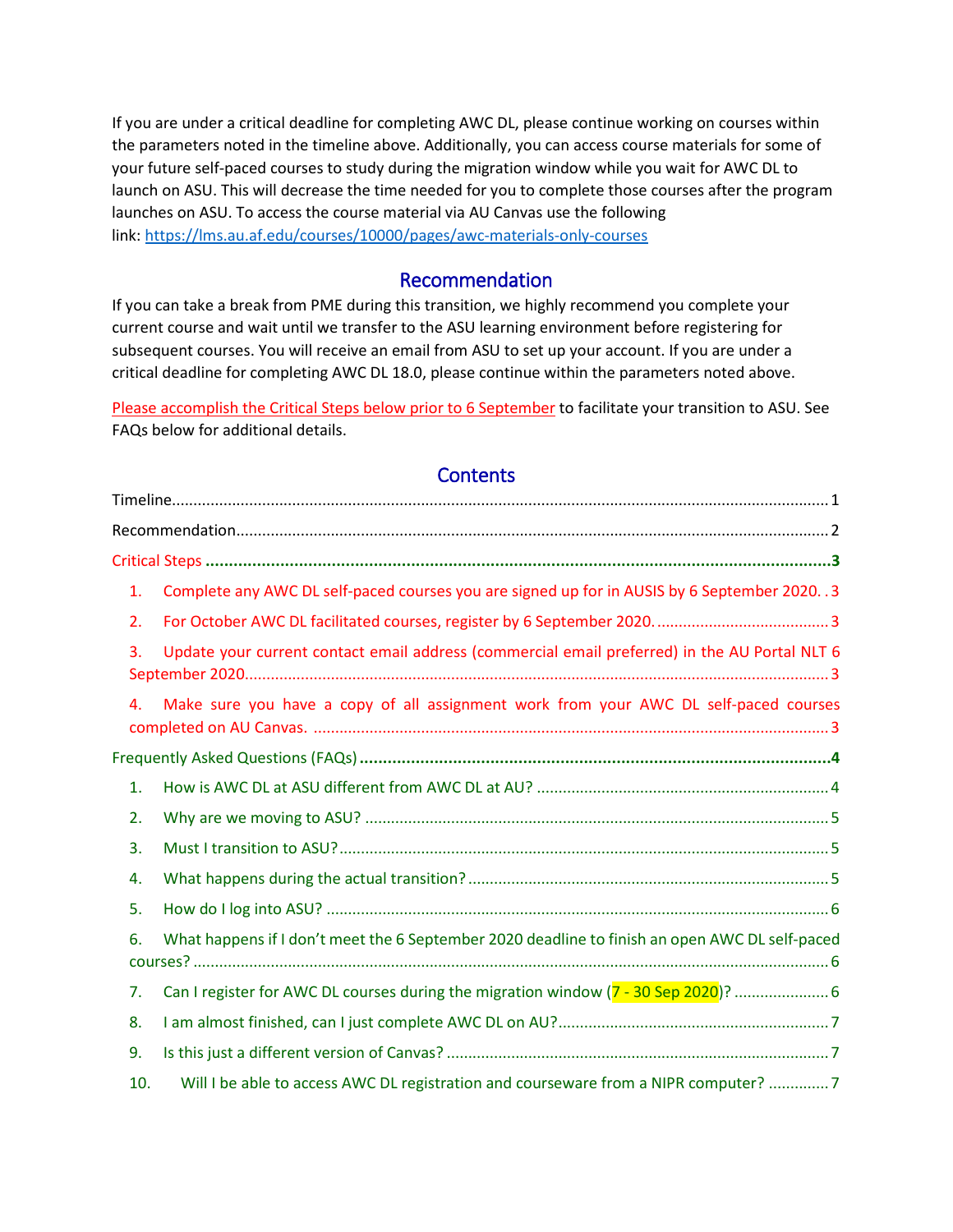| 11.                                                                                               | Will I be able to access registration and courseware from a personal computer? |  |
|---------------------------------------------------------------------------------------------------|--------------------------------------------------------------------------------|--|
| 12.                                                                                               |                                                                                |  |
| 13.                                                                                               |                                                                                |  |
| 14.                                                                                               |                                                                                |  |
| 15.                                                                                               |                                                                                |  |
| 16.                                                                                               |                                                                                |  |
| 17.                                                                                               |                                                                                |  |
| Right now I have separate login/account for AUSIS, AU Canvas and AU Service Desk. Am I now<br>18. |                                                                                |  |
| 19.                                                                                               |                                                                                |  |
| 20.                                                                                               |                                                                                |  |
|                                                                                                   |                                                                                |  |
| 21.                                                                                               |                                                                                |  |
| 22.                                                                                               |                                                                                |  |

# Critical Steps

# <span id="page-2-1"></span><span id="page-2-0"></span>1. Complete any AWC DL self-paced courses you are signed up for in AUSIS by 6 September 2020.

Any progress in a partially-completed AWC DL 18.0 self-paced course will not be saved or transferred to ASU, and you will have to retake the entire course at ASU. Any incomplete AWC DL 18.0 self-paced course will terminate on 6 September regardless of the due date shown in AUSIS or email messages.

The 6 September deadline does not apply to the September facilitated courses. Those courses will finish on AU Canvas. 

### <span id="page-2-2"></span>2. For October AWC DL facilitated courses, register by 6 September 2020.

Registration for AWC DL October facilitated courses closes out on 6 September.

## <span id="page-2-3"></span>3. Update your current contact email address (commercial email preferred) in the AU Portal NLT 6 September 2020.

We suggest you use a commercial email address for reliable access. This will be the email through which ASU will contact you for account creation.

# <span id="page-2-4"></span>4. Make sure you have a copy of all assignment work from your AWC DL self-paced courses completed on AU Canvas.

Once you are on the ASU system, we cannot guarantee access to AU Canvas. It is imperative that you retain all carry-forward assignments, papers, or other deliverables that you created in AWC DL self-paced courses.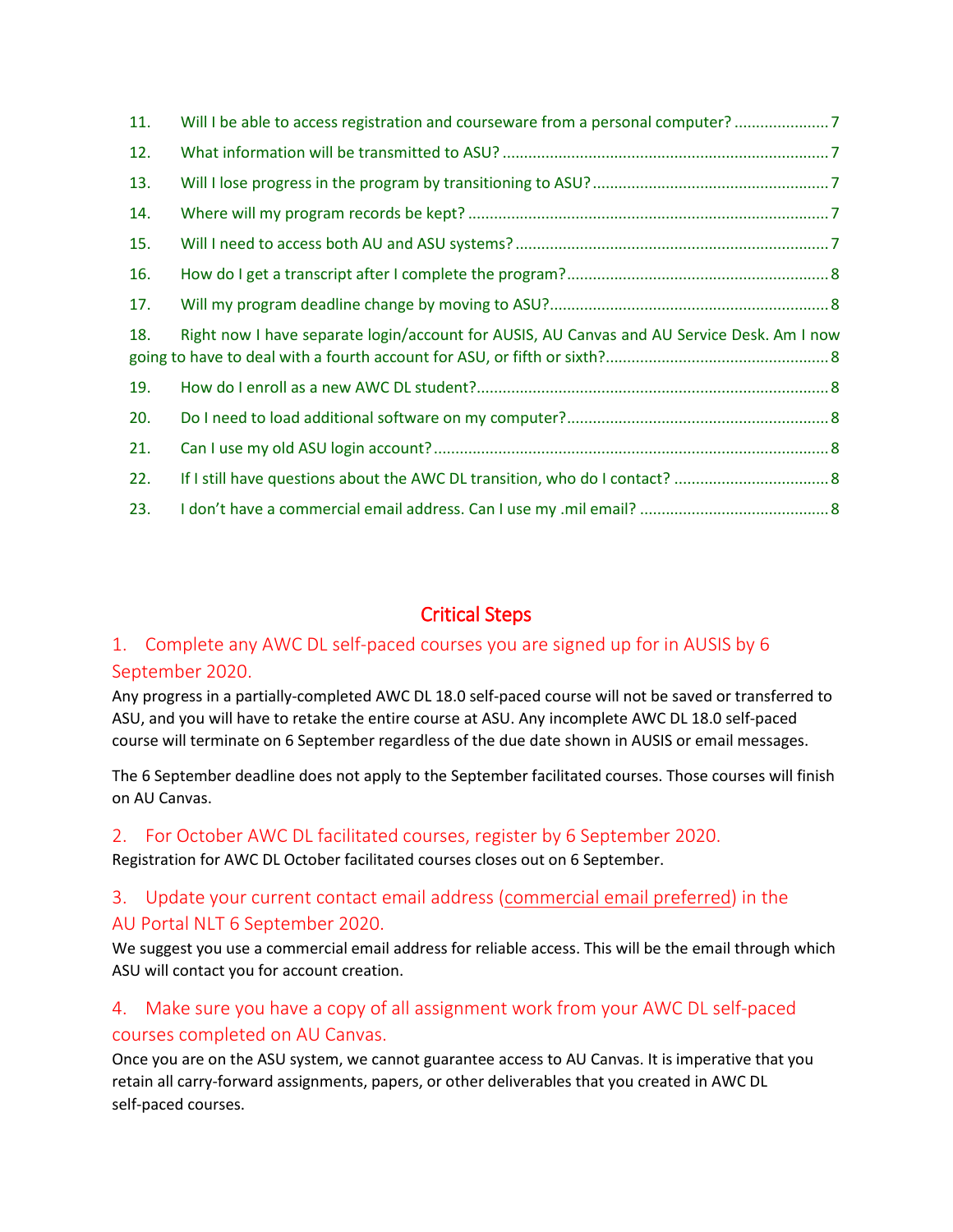# Frequently Asked Questions (FAQs)

## <span id="page-3-1"></span><span id="page-3-0"></span>1. How is AWC DL at ASU different from AWC DL at AU?

AWC DL at ASU will differ from AWC DL at AU in two significant ways:

- 1. AWC DL at ASU replaces the AWC Electives with the cross-seasonal Focused Studies catalog;
- 2. Students who previously transferred from AWC DL 17.4 will see their 17.4 courses as credit awarded for AWC DL 18.0 courses.

*AWC DL at ASU will incorporate the new Focused Studies courses in lieu of the old Electives courses.* The cross-seasonal Focused Studies courses give AWC increased opportunities to tailor their PME experience. Instead of completing one nine-unit self-paced elective course with a multiple-choice final exam, students will now complete the nine units (which must include one facilitated course) from the Focused Studies catalog. You will have the opportunity in the Focused Studies courses to interact with students from all three PME programs (SOS, ACSC, and AWC) – an unprecedented opportunity to learn with and from a diverse, multiservice, cross-seasonal student body. Detailed descriptions of the Focused Studies courses are given in the revise[d OPME Student Handbook.](https://www.airuniversity.af.edu/Portals/10/eSchool/documents/PME/Combined_PME_Handbook_current.pdf) Note: Prior to completing all program requirements you will be able to take additional self-paced courses, if interested. However, you will only be able to take one Facilitated Focused Studies course.



Your previously completed electives (WAR-701S through WAR-707S) will display as credit for DIR-901S, DIR-902S, and DIR-903A. These courses will fulfill your requirement for the Focused Studies portion of the revised curriculum.

*AWC 17.4 courses will display as credit awarded for AWC 18.0 courses.* Furthermore, if you entered AWC DL 18.0 in Entry Point 2 through 5, your AWC DL 17.4 courses will be translated into credit for AWC DL 18.0 courses, as shown in the following table. You will not lose credit for any completed courses.

| AWC DL 18.0 &     | 00044A-1 - 00044A-5 electives display as DIR-901S, DIR-902S, DIR-903A. |
|-------------------|------------------------------------------------------------------------|
| Entry Point 1     |                                                                        |
| Entry Point 2 & 3 | 00042D electives will display as DIR-901S, DIR-902S, and DIR-903A.     |
| Entry Point 4 & 5 | 00042D electives will display as DIR-901S, DIR-902S, and DIR-903A.     |
|                   | 00042A & 00042G will display as ISS-700S, AIR-700S, and AIR-701A.      |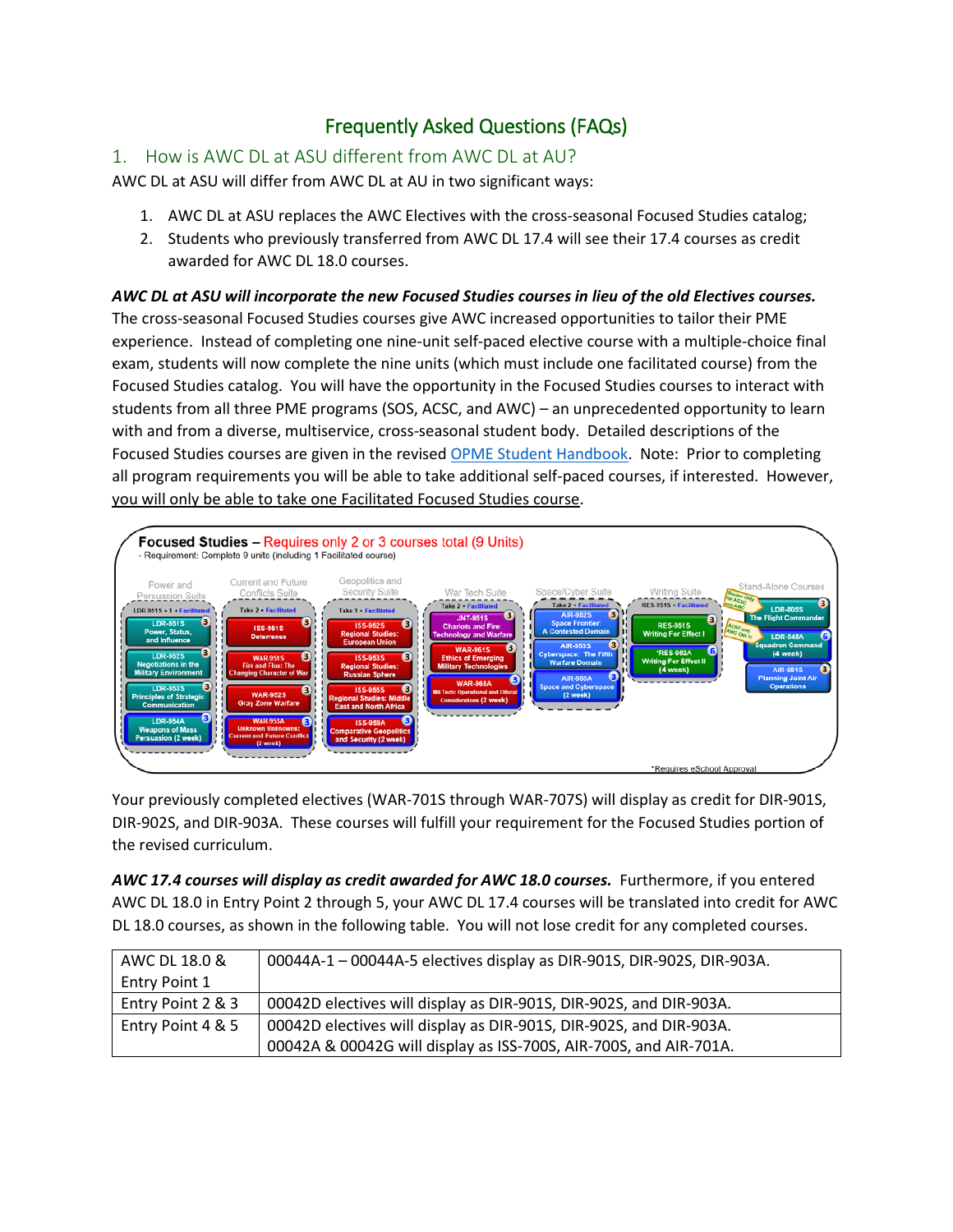#### <span id="page-4-0"></span>2. Why are we moving to ASU?

The eSchool of Graduate Professional Military Education was established on 1 October 2015 to transform, integrate, and replace one-size-fits-all Officer Professional Military Education (OPME) Distance Learning programs (SOS, ACSC, AWC, and the Online Master's Degree Program) with dynamic, modularized education providing student choice.  Online education transformation for 31,000 enrolled OPME students is directly dependent upon robust, reliable, and flexible information and education technology.  Arizona State University (ASU) has a proven capability to deliver online education at scale and complexity similar to the eSchool. Additionally, ASU was ranked the #1 most innovative School in the nation by *U.S. News & World Report* for 5 years in a row. ASU also has a proven track record for strategic partnerships focused on enhancing student learning through a culture of innovation in digital learning. Air University and ASU are partnering to vastly enhance the learning experience for OPME distance learning students.

#### <span id="page-4-1"></span>3. Must I transition to ASU?

AU is transitioning distance learning to ASU for all Officer PME programs in a phased approach. AWC DL 18.0 will be the fourth and final program to transition in September 2020. There will be no AWC DL 18.0 courses offered on AU systems after 30 September 2020.

#### <span id="page-4-2"></span>4. What happens during the actual transition?

During this period, student name, email as listed in AU Portal, and AU ID will be transferred to ASU to initiate account creation for AWC students. Click here to access AU Portal and update your current contact email [\(https://auportal.sso.cce.af.mil/\)](https://auportal.sso.cce.af.mil/) from a CAC enabled computer.

#### **Please pay close attention to the following dates:**

#### **Timeline**

27 August 2020 Last day to register for an AWC DL self-paced course on the AU system.

- **6 September 2020** At 2359 CDT, **all AU-based AWC DL self-paced courses terminate** regardless of the due date listed in the Air University Student Information System (AUSIS) or any emails.
- **6 September 2020 Final day to register for October** AWC DL facilitated courses.

AWC DL students will **not** be able to register for any courses scheduled past October until the transition to ASU is complete.

- 6 September 2020 Final day to update CURRENT CONTACT EMAIL address (commercial email preferable) on AU Portal (https://auportal.sso.cce.af.mil) using a CAC. This is the email ASU will use to contact students for account creation.
- 7 September 2020 Facilitated courses start (last AWC DL facilitated courses on the AU system).
- 7 30 Sept 2020 **Migration Window:** During this migration window, no AWC DL course registrations will take place, and the only active AWC DL courses will be September facilitated. The end date represents our worst case scenario for data migration and validation. Be assured we will work towards minimizing the length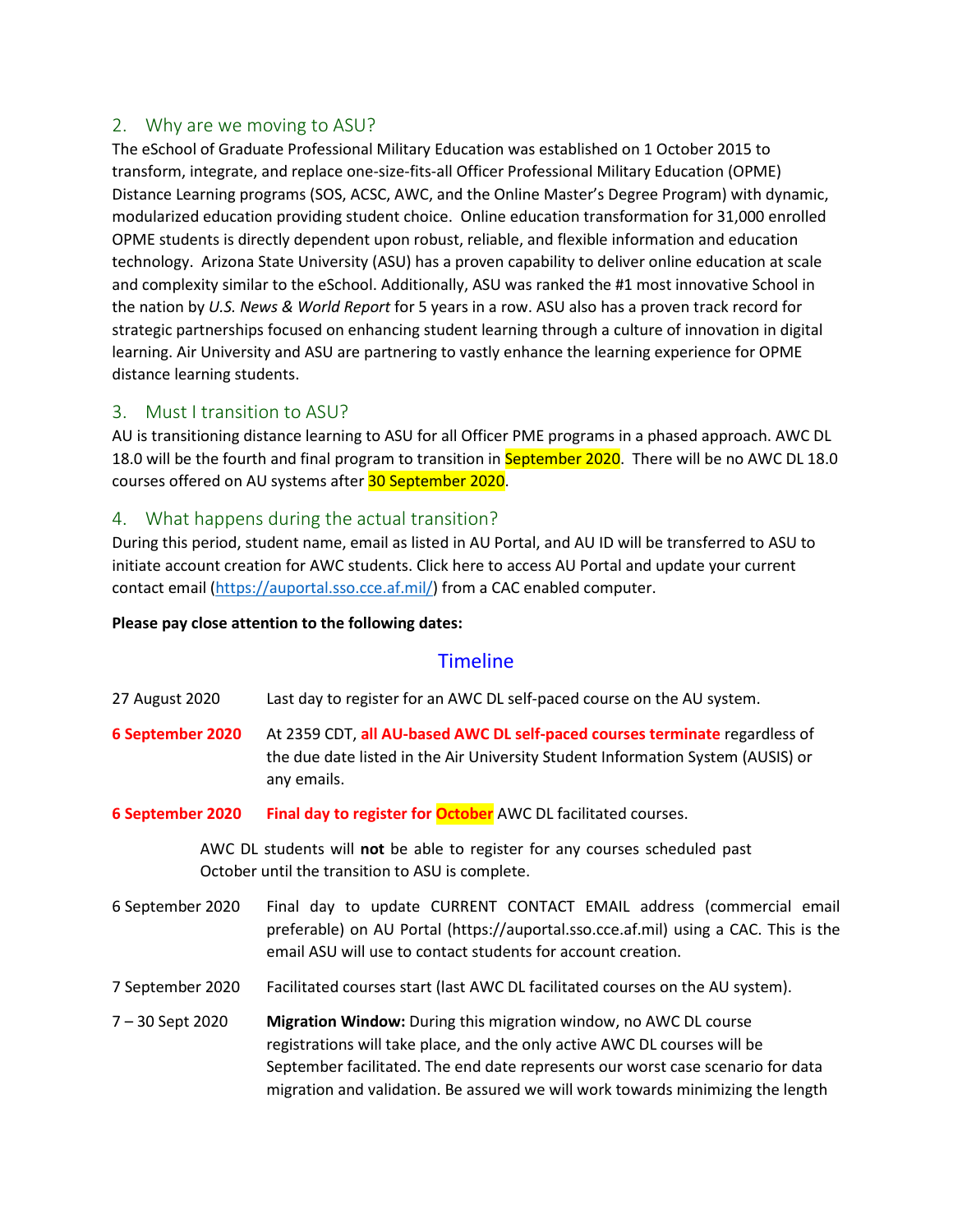of the Migration Window and will launch the AWC DL program on the ASU system as soon as possible. We appreciate your patience. During this time period you can access Material Review courses to facilitate your upcoming courses here: [https://lms.au.af.edu/courses/10000/pages/awc-materials-only-courses.](https://lms.au.af.edu/courses/10000/pages/awc-materials-only-courses)

NLT 30 Sept 2020 AWC DL students will receive emails from ASU (noreply-ulis@asu.edu) to their primary email, as listed in AU Portal, to set up accounts and continue their PME journey on the ASU learning environment. Be assured we will work towards an earlier launch if possible. Please check on our website [\(https://www.airuniversity.af.edu/eSchool/ASU-Canvas-FAQs/\)](https://www.airuniversity.af.edu/eSchool/ASU-Canvas-FAQs/) for the latest information on the AWC DL launch date.

If you are under a critical deadline for completing AWC DL, please continue working on courses within the parameters noted in the timeline above. Additionally, you can access course materials for some of your future self-paced courses to study during the migration window while you wait for AWC DL to launch on ASU. This will decrease the time needed for you to complete those courses after the program launches on ASU. To access the course material via AU Canvas use the following link: <https://lms.au.af.edu/courses/10000/pages/awc-materials-only-courses>

### <span id="page-5-0"></span>5. How do I log into ASU?

You will receive an email from the following ASU address: noreply-ulis@asu.edu. This email will provide a link to complete your onboarding at ASU. **NOTE: the SSN field in ASU onboarding is shown by default, but you are not required to fill it in.**

- Before opening a help desk ticket, please check your Outlook Junk Email folder to verify your email was not misidentified as spam.
- ASU recommends you use Chrome to complete the onboarding process (if it is not your default browser, you can paste the URLs from the email into Chrome). Older browsers, such as Internet Explorer, may not work properly with ASU's website.
- **If you are using a gmail account** the periods will probably be removed in the message. That should not be an issue. Everything should still work.
- Some DoD email security systems insert "noclick" or "CAUTION" into URLs in emails from non-DoD sources. You may have to copy the URLs and manually remove this text in order to load ASU's onboarding page.

Once you have fully onboarded using the email message described above, you will be setup to engage with the ASU learning environment. You may then access the student portal (registrations, courseware, and help desk functions) using the following link:<https://au.asu.edu/portal/>

## <span id="page-5-1"></span>6. What happens if I don't meet the 6 September 2020 deadline to finish an open AWC DL self-paced courses?

If self-paced courses are not completed by  $6$  September 2020 (2359 CT), you will lose all progress in that course and must re-register and retake that course in ASU.

<span id="page-5-2"></span>7. Can I register for AWC DL courses during the migration window (7 - 30 Sep 2020)? No, you will not be able to register for any AWC DL courses during the migration window.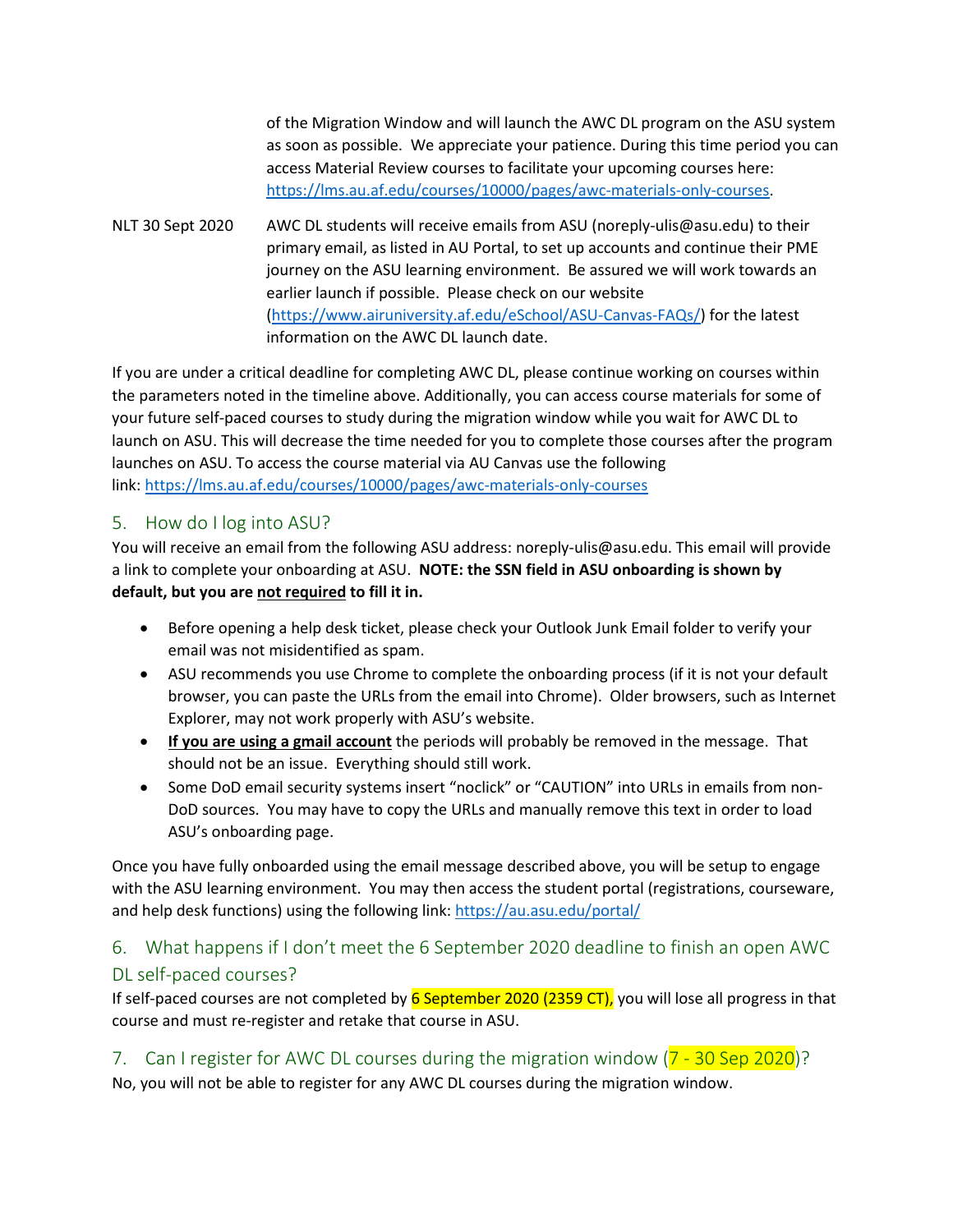### <span id="page-6-0"></span>8. I am almost finished, can I just complete AWC DL on AU?

Yes, but only if you can complete your final AWC DL course of the program by the timeline dates above. All AWC DL 18.0 courses after 30 September 2020 will be on ASU.

#### <span id="page-6-1"></span>9. Is this just a different version of Canvas?

No, this is not just another version of Canvas. ASU will provide a fully-integrated educational experience for you to access your program status, course registration, course content, and help desk services via a single sign-on within the ASU system.

#### <span id="page-6-2"></span>10. Will I be able to access AWC DL registration and courseware from a NIPR computer?

Yes. However, just as you have experienced with AU Canvas, USCYBERCOM is still blocking many streaming video sites, which may necessitate the use of personal commercial internet to view course video content.

### <span id="page-6-3"></span>11. Will I be able to access registration and courseware from a personal computer?

Yes, and neither a CAC nor the DoD Root certificates will be required.

### <span id="page-6-4"></span>12. What information will be transmitted to ASU?

Only your name, email as listed in AU Portal, and AU ID will be transferred to ASU to initiate account creation. ASU complies with federal regulations for protection of personal information.

### <span id="page-6-5"></span>13. Will I lose progress in the program by transitioning to ASU?

You will not lose program progress for AWC DL courses already completed. AWC DL 18.0 self-paced courses not completed by 6 September 2020 will not be transferred. AWC DL 18.0 facilitated courses that start on 7 September 2020 **will be transferred to ASU approximately 2 weeks after the grades are finalized.**

### <span id="page-6-6"></span>14. Where will my program records be kept?

Air University maintains the system of record for official transcripts.  Student program and course completion records will reside with Air University. Course material, course progress and submissions, and basic student account data will reside in the ASU learning environment.

### <span id="page-6-7"></span>15. Will I need to access both AU and ASU systems?

Current students: You will not need to access AU systems once you have onboarded into the ASU environment unless you need access to previously completed assignments from the self-paced courses. We highly suggest you download a copy of those completed assignments before the transition. You will be able to register for courses and complete all coursework completely within the ASU environment.

New students: Those enrolling in the AWC DL after ASU migration is complete will enroll via the AU portal (https://auportal.sso.cce.af.mil via AF Portal enterprise sign-on, or to bypass the AF Portal on a .mil network, go to https://auportal.maxwell.af.mil/auportal) using a CAC.  Once you are enrolled in the AWC DL program and have a student account, you will not need to return to AU systems except to request official transcripts.